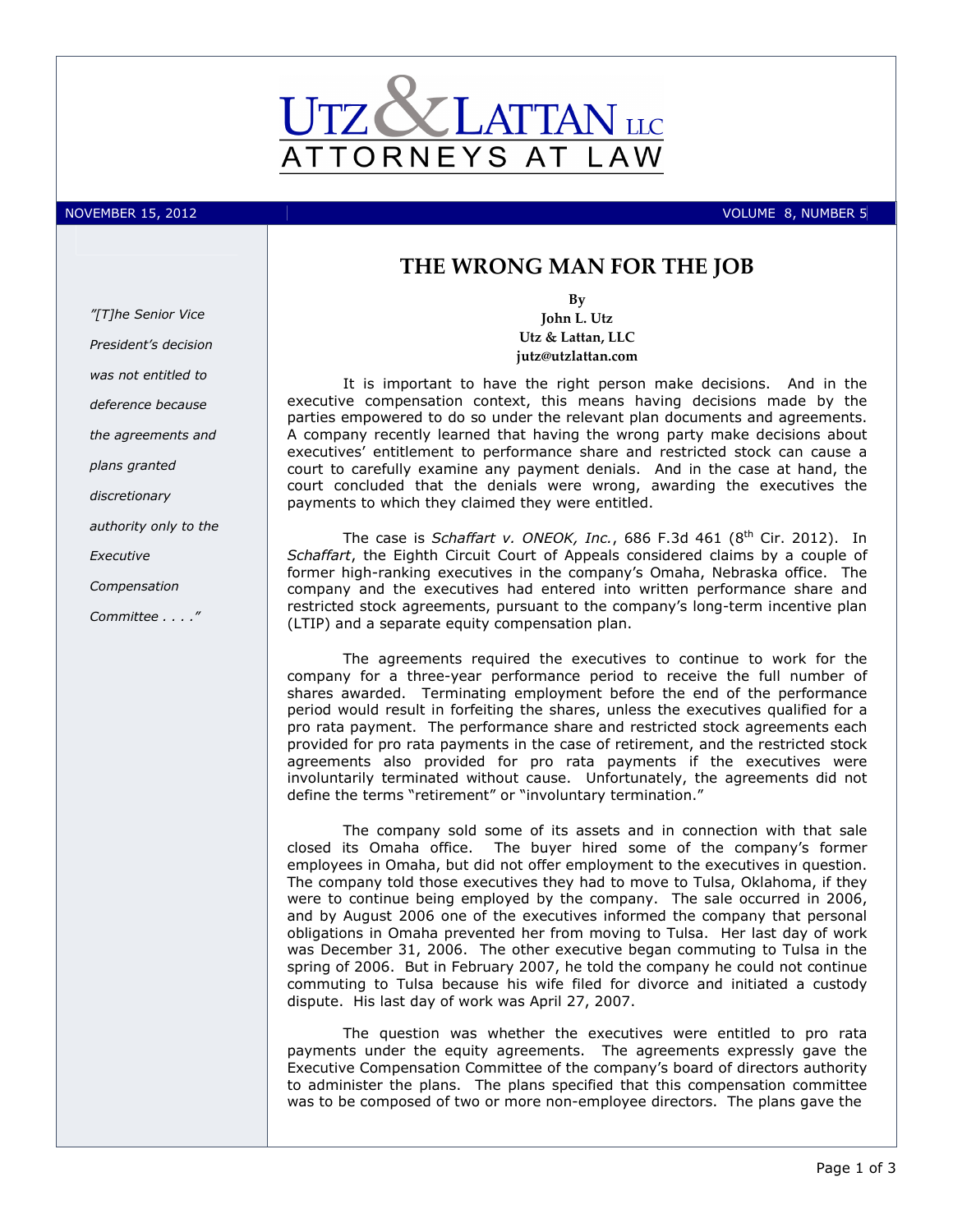committee the "full power to interpret, administer, and construe" the plan and full authority to make determinations and decisions under the plan. The plans and agreements, consistent with this, provided that the committee's interpretations of the plans "shall be final, binding, and conclusive" on the company and all participants and beneficiaries.

The rub, though, from the company's perspective was that a senior vice president of the company, by himself, made the determination of whether the executives were entitled to pro rata payments. This individual was described by the court as a "Senior Vice President of Administrative Services and Authorized Representative and Fiduciary to the Benefit Plan Committee." He was not, however, a member of the Executive Compensation Committee that had the power to interpret the plan. The Executive Compensation Committee did not decide or review the executives' claims.

The Senior Vice President decided the executives were not entitled to pro rata payments, concluding that they had voluntarily left the company. That was because they had declined to transfer to Tulsa. The Senior Vice President also concluded that the executives had not retired, and in doing so looked for guidance on what "retirement" meant by looking to the company's separate retirement plans, which permitted some participants to retire as early as age 50. The executives were, however, ages 47 and 49, respectively. Notably, the company had under the same plan agreements paid some of its former employees who accepted employment with the buyer their pro rata shares under the plans, without any requirement that they be at least 50 years old.

The company argued that the court must accept its decision that the executives were not entitled to payments "absent evidence of fraud, bad faith, or a gross mistake in judgment" because the company had "full discretion and decision-making authority on all matters." The court rejected this argument, saying that the Senior Vice President's decision was not entitled to deference because the agreements and plans granted discretionary authority only to the Executive Compensation Committee, and that committee neither decided the claims nor delegated any authority to the Senior Vice President.

The two equity plans included choice of law provisions. One provided for the application of Delaware law and the other called for application of Oklahoma law. The court acknowledged that under Delaware law "when a stock option committee is vested with final binding and conclusive authority to determine a participant's right to receive or retain benefits, that decision made in accordance with the provisions of the agreements will not be second guessed by the Court absent a showing of fraud or bad faith." And the court said that although there was no Oklahoma law on point, Delaware's rule has been applied outside of Delaware.

But the court said this deference is due a decision only if it is made in accordance with the provisions of the agreement. And under the agreement, discretionary authority to administer the plans was given to the Executive Compensation Committee, not to the company, its board as a whole, the company's Benefits Plan Committee, or the Senior Vice President who decided the claims.

After rejecting the argument that the Senior Vice President's determination was entitled to deference, the court upheld the district court's judgments against the company and in favor of the executives, including its award of money damages. Adding to the pain, the Eighth Circuit ruled that the district court had made a mistake in denying the executives' requests for attorney's fees, and sent the case back to the district court to determine the amount of the attorney's fees to be awarded to the executives, suggesting that this should include their fees in connection with the appeal to the Eighth Circuit.

# Utz & Lattan, LLC

Overland Park Office: 7285 West 132nd St. Suite 320 Overland Park, KS 66213

Phone: 913.685.0970 Fax: 913.685.1281

# Skokie Office:

10024 Skokie Blvd. Suite 213 Skokie, IL 60077-9944

Phone: 224.233.1342 Fax: 913-685-1281

Huntsville Office: P.O. Box 1547 Huntsville, AR 72740

Phone: 479-738-1083 Fax: 913-685-1281

Katherine Utz Hunter kutz@utzlattan.com Phone: 224.233.1342

Lisa H. Lattan lisalattan@utzlattan.com Phone: 913.685.8150

Dale K Ramsey dramsey@utzlattan.com Phone: 479-738-1083

John L. Utz jutz@utzlattan.com Phone: 913.685.7978

#### www.utzlattan.com

The information in this newsletter is of a general nature only and does not constitute legal advice.

Consult your attorney for advice appropriate to your circumstances.